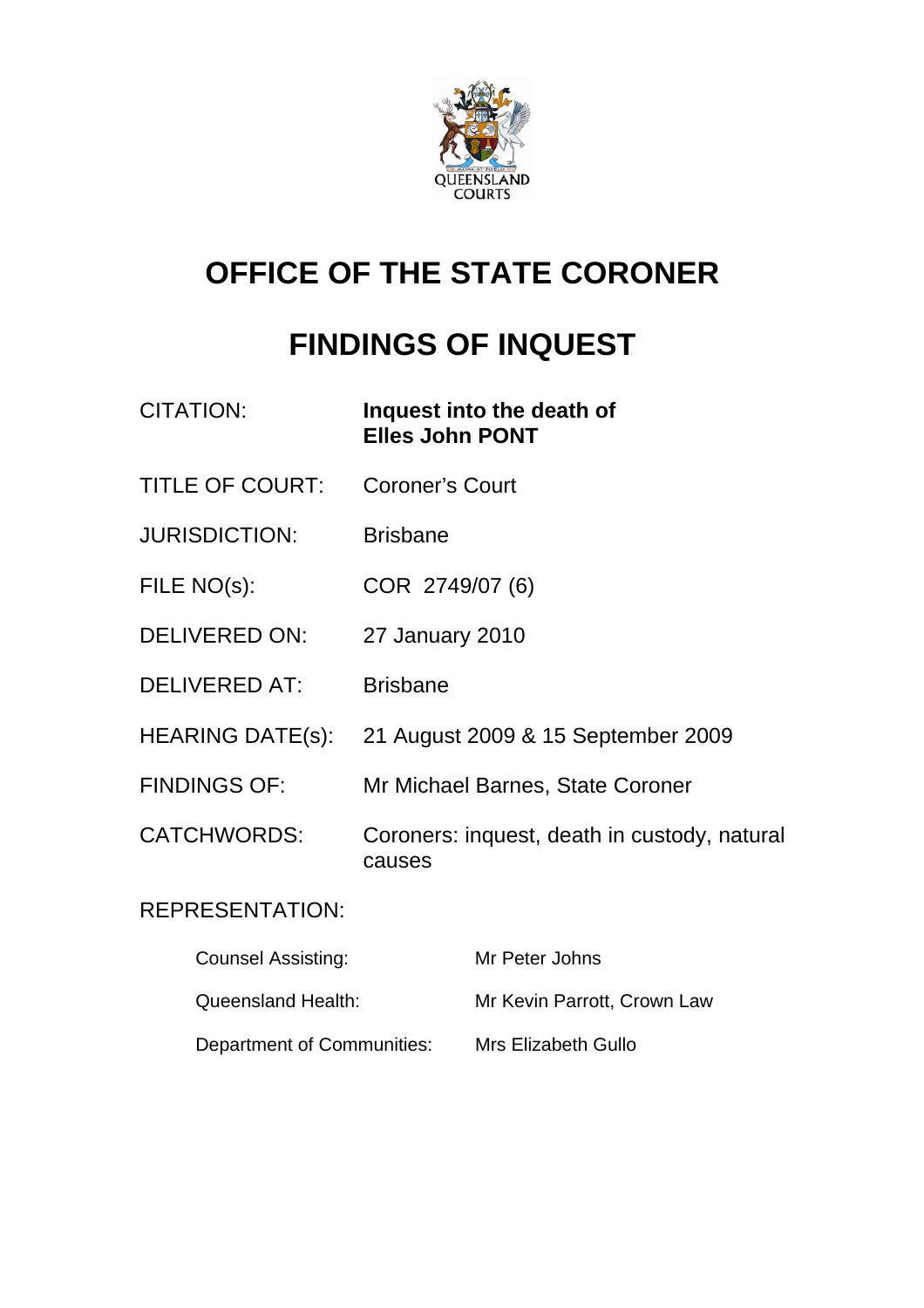## **Table of Contents**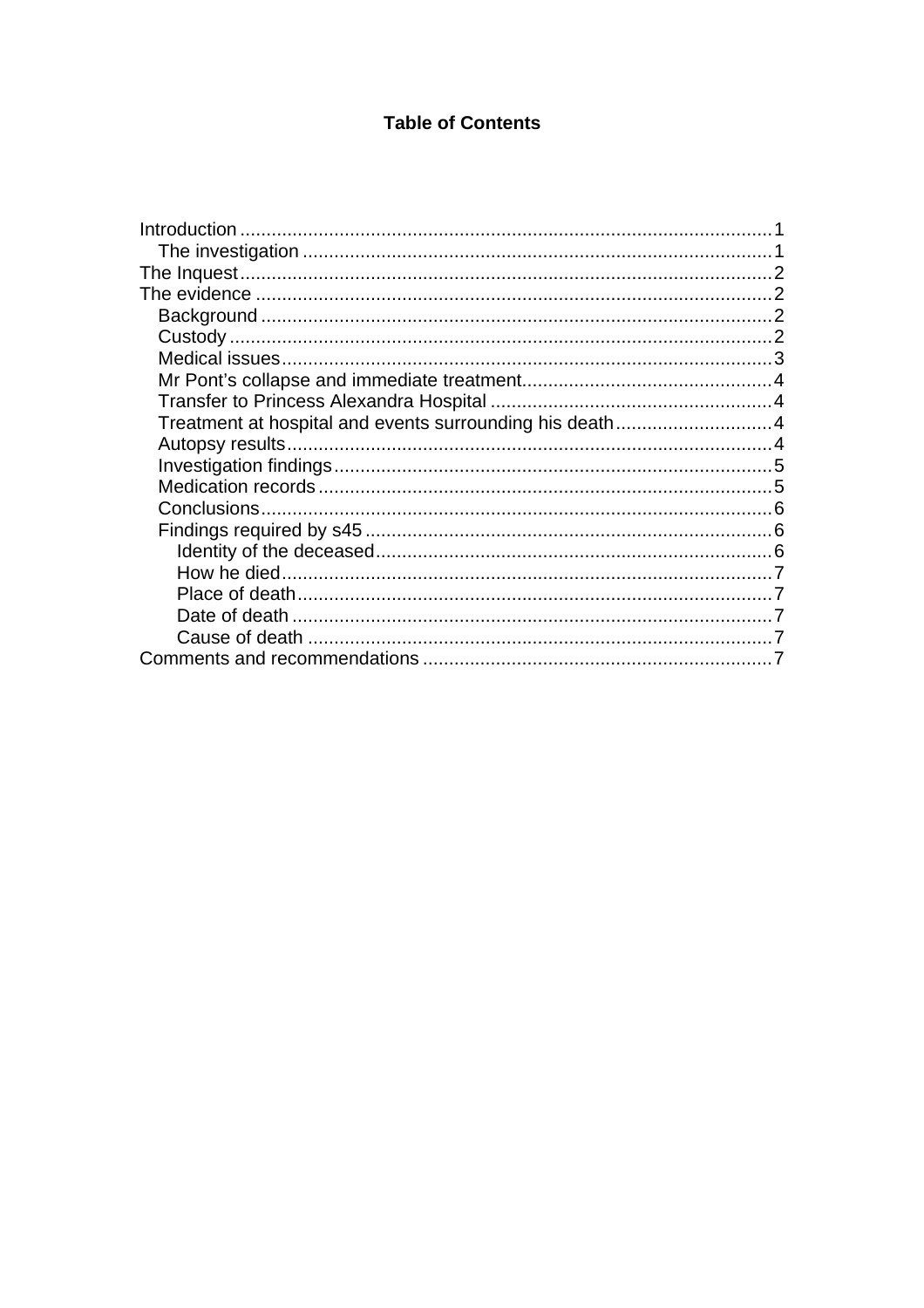<span id="page-2-0"></span>The *Coroners Act 2003* provides in s45 that when an inquest is held into a death in custody, the coroner's written findings must be given to the family of the person who died, each of the persons or organisations granted leave to appear at the inquest and to various officials with responsibility for the justice system. These are my findings in relation to the death of Elles John Pont. They will be distributed in accordance with the requirements of the Act and posted on the web site of the Office of State Coroner.

### **Introduction**

On 15 June 2007, Elles John Pont, 69, was standing outside his cell at the Wolston Correctional Centre (WCC), when he suffered severe chest pain. He was taken to Princess Alexandra Hospital where his condition continued to deteriorate. Despite attempts to revive him he died later that afternoon.

These findings

- confirm the identity of the deceased person, the time, place and medical cause of his death;
- consider whether any third party contributed to his death;
- determine whether the authorities charged with providing for the prisoner's health care needs adequately discharged those responsibilities; and
- consider whether any changes to procedures or policies could reduce the likelihood of deaths occurring in similar circumstances or otherwise contribute to pubic health and safety or the administration of justice.

## *The investigation*

Mr Pont's death was reported to the Corrective Services Investigation Unit (CSIU) and an investigation was carried out by Detective Sergeant Craig Hickling.

Detective Sergeant Pascoe of the CSIU attended Mr Pont's cell on 15 June 2007 to carry out an examination and to have it photographed.

An examination of Mr Pont's body was carried out at the PA Hospital and photographs were taken. A representative of the CSIU then attended the autopsy examination where further photographs were taken.

Interviews were carried out with the first response Corrective Service Officers and nursing staff. Dr McNeil of the PA Hospital was interviewed and Mr Pont's medical records were obtained.

A report was obtained from the QAS exhibiting all relevant paperwork generated by their involvement in the matter.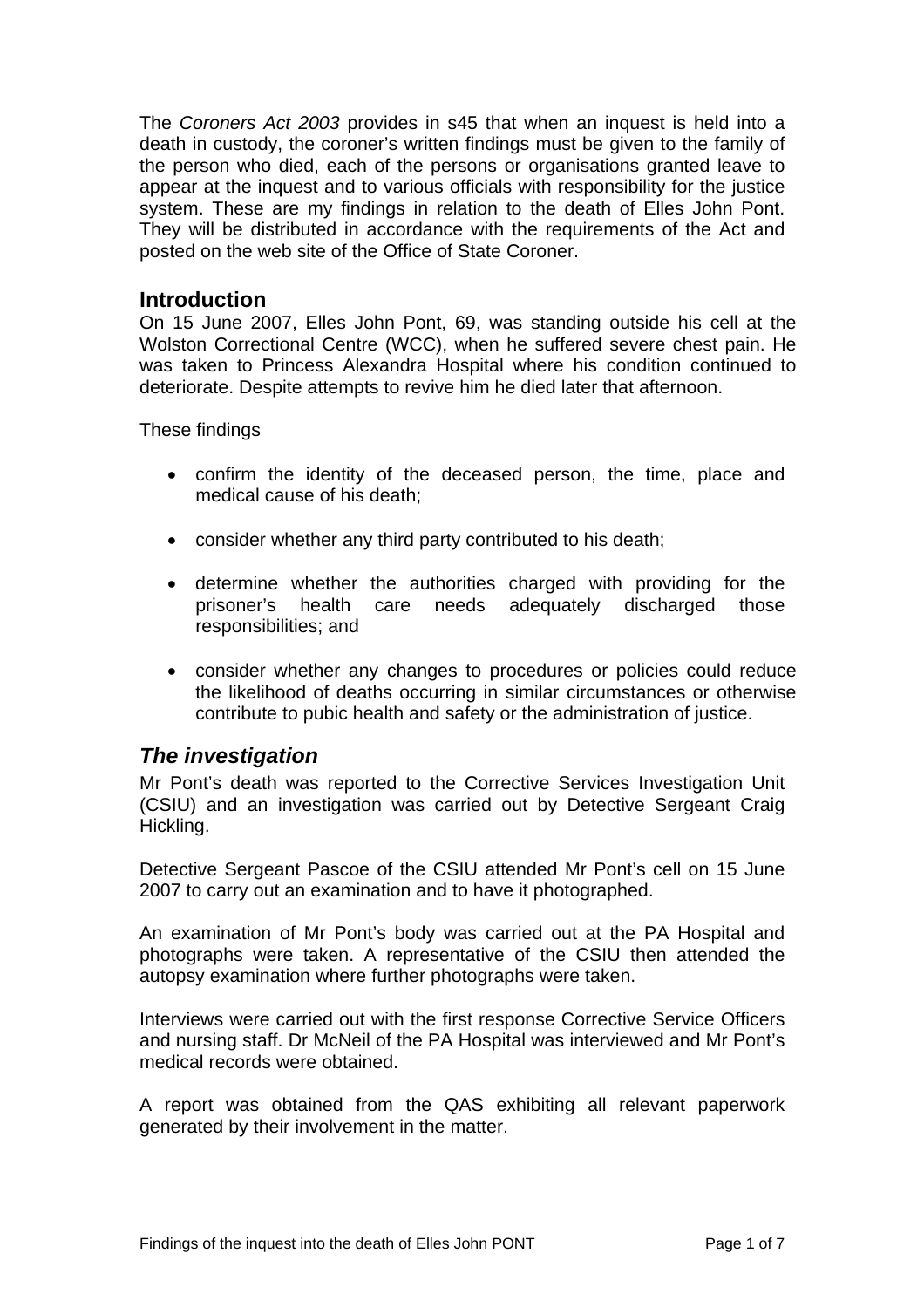<span id="page-3-0"></span>On 16 June 2007 all prisoners in unit S7 at Wolston were interviewed regarding their knowledge of the incident.

CCTV recordings, movement registers, incident reports and vehicle movement registers relevant to the incident were seized from Wolston Correctional Centre. Mr Pont's professional management file, detention file and medical file were also seized.

The investigation was thorough and professionally conducted. It failed to look into an apparent anomaly concerning the medication provided to Mr Pont at the prison but that has been addressed by those assisting me. I thank Detective Sergeant Hickling for his efforts.

## **The Inquest**

An inquest was held in Brisbane on 15 September 2009. Mr Johns was appointed as counsel to assist me with the inquest. Leave to appear was granted to the Department of Corrective Services.

All of the statements, records of interview, medical records, photographs and materials gathered during the investigation were tendered at the inquest. Two witnesses were called to give evidence.

A copy of the police investigation report was provided to Mr Pont's brother and sister prior to the inquest and both were advised of the date of the inquest.

### **The evidence**

I turn now to the evidence. Of course, I cannot even summarise all of the information contained in the exhibits but I consider it appropriate to record in these reasons, the evidence I believe is necessary to understand the findings I have made.

### *Background*

Mr Pont was born in Brisbane on 24 May 1938. He is survived by his brother Athol Pont and his sister Patricia Somer.

Mr Pont's date of birth was the subject of some conjecture in the evidence tendered at inquest. His date of birth is alternately recorded as 4 June 1937 and 24 May 1938 and 24 May 1939. As a result Sgt Hickling obtained and produced a copy of Mr Pont's birth certificate which allows me to be satisfied that he was born on 24 May 1938 and was 69 years of age at the time of his death.

## *Custody*

Mr Pont had a significant criminal history predominantly consisting of sex offences against children. His latest period of imprisonment was not his first.

Mr Pont was sentenced on 11 July 2002 to a period of 8 years imprisonment after being convicted on two counts of rape. Subsequent cumulative sentences imposed as a result of convictions for historical offences of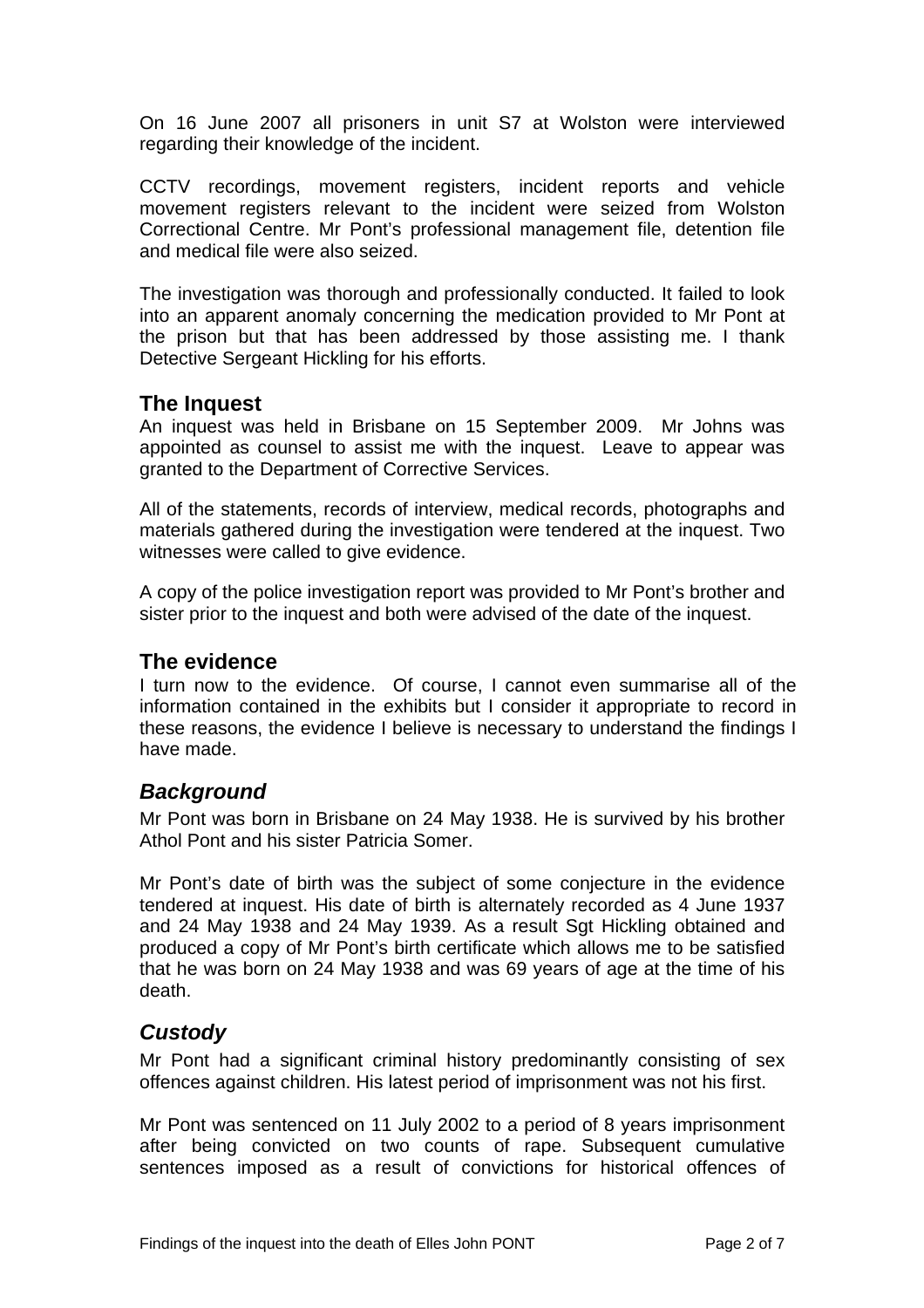<span id="page-4-0"></span>indecent treatment of children increased the maximum period to be served to a period of 12 years. His full term discharge date would have been 10 July 2014.

Mr Pont had spent the majority of his time in custody at Arthur Gorrie and Capricornia Correctional Centre. On his request Mr Pont was transferred to WCC on 28 March 2007.

## *Medical issues*

At the commencement of his most recent sentence in July 2002 Mr Pont underwent a medical check-up at which time a medical history was taken. He reported no previous cardiac problems. At that time he was suffering from depression, hypertension and asthma.

In June 2003 Mr Pont was diagnosed with high cholesterol and note was again made in his prison medical file of high blood pressure.

On arrival at WCC Mr Pont was again medically assessed. The notations of it refer only to an inability to work due to "*sore back and allergies".*

The progress notes do, however, contain a blood pressure reading taken just prior to his transfer which is notably high. In any case, he continued taking the same prescribed medication on arrival at the WCC as he had previously. This consisted of daily doses of Aspirin (100mg), Lipitor (40mg) and Lisodur (20mg). Mr Pont's medical file does not indicate any incidents or reports of chest pain suffered while in custody.

On 6 June 2007, Piroxicam, a common arthritis treatment, was prescribed by a visiting medical officer, Dr Ronie Acabado.

Dr Acabado gave evidence that he attended WCC in a locum capacity, usually on a weekly basis during the course of 2007. He did not have a specific recollection of Mr Pont. After reviewing Mr Pont's records he was able to confirm that he had prescribed Piroxicam for the treatment of Mr Pont's arthritis.

Dr Acabado agreed with the contention that Piroxicam is a drug requiring follow up consultation. He was adamant that he would have advised Mr Pont of the need to return to see a doctor over the course of the next few weeks. He was sure that this would have been noted and was not able to say why no such record was on Mr Pont's medical file. He stated that such notations would be made in the progress notes of the prisoner's file which were, in his experience, almost always affixed to the file.

Counsel assisting detected the medication documentation on Mr Pont's prison medical file, showed no record of him having been given his medication at any time after 6 June 2007 until his death on 15 June. This aspect of the matter is dealt with later in these findings.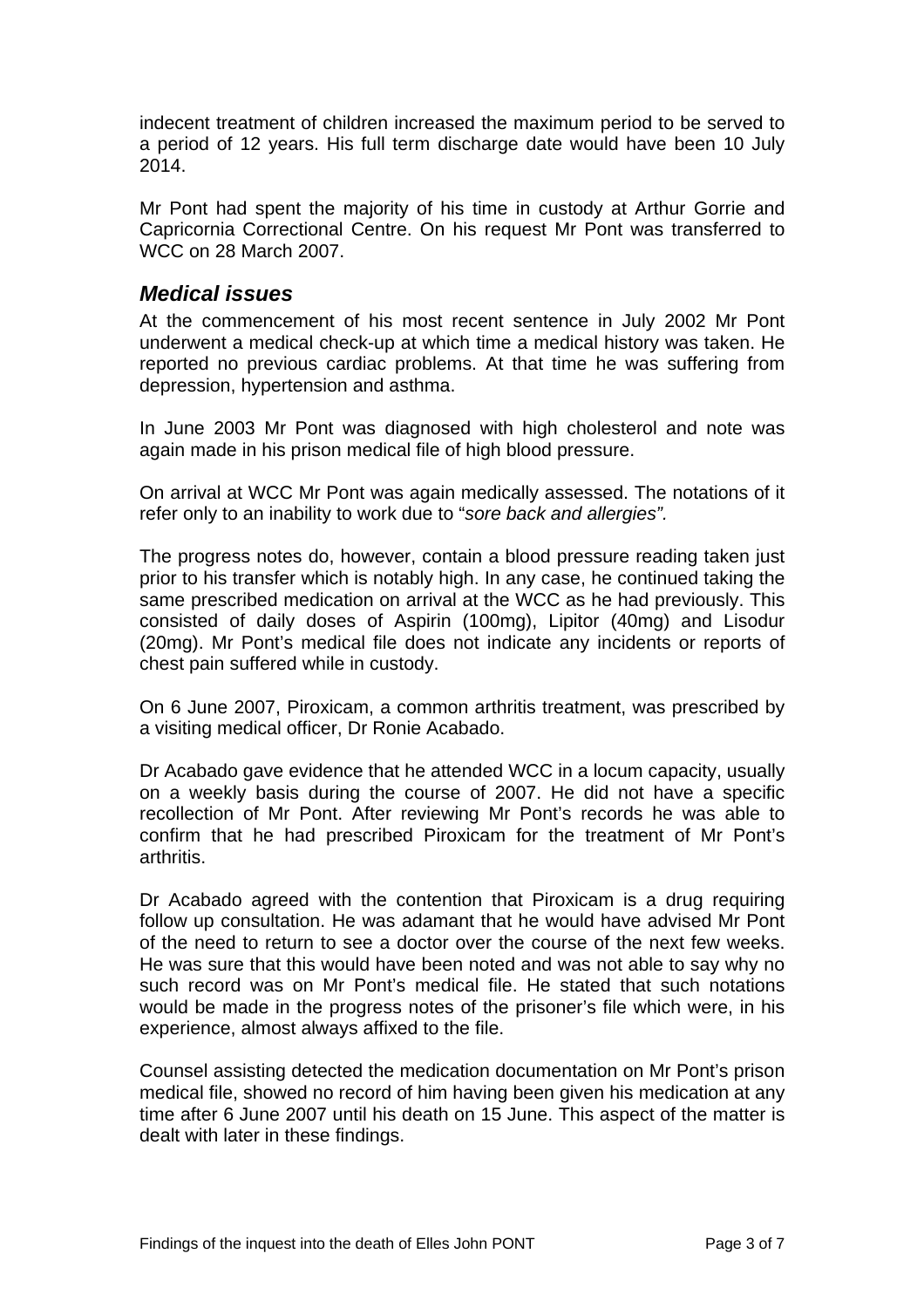## <span id="page-5-0"></span>*Mr Pont's collapse and immediate treatment*

Mr Pont was the only occupant of cell 37 in secure unit S7 of the WCC. Cell 37 is located on the top landing of the unit.

Around 12:30pm on 15 June 2007 prisoner's mail was distributed and Corrective Services Officer (CSO) Michael Petrovic recalls giving Mr Pont his mail at this time. He noticed nothing unusual about Mr Pont.

At 12:45pm CSO's had their attention drawn to Mr Pont by other prisoners. CSO Terence Walker went to where he was standing, outside his cell, bent over and supporting himself on the railing on the outside of the catwalk. Mr Pont was being attended to by two other prisoners. He was clearly in pain and was having difficulty speaking. An urgent call was made for medical staff and Mr Pont was carried into his cell and placed on his bed in the recovery position. Vomit was observed in the toilet bowl and on the floor of the cell.

Two nurses, Leonie Cutelli and Marie Griffiths arrived within a few minutes. They noticed Mr Pont was by this time sweating, groaning, having difficulty breathing and turning blue. He was administered oxygen and morphine and a nitro lingual spray placed under his tongue.

## *Transfer to Princess Alexandra Hospital*

Shortly after the arrival of the nurses the Queensland Ambulance Service (QAS) were called and arrived at 1:10pm. Mr Pont's condition had deteriorated by this time to the point that he appeared unconscious. He was given further oxygen and transferred to an ambulance at 1:20pm.

An initial assessment made by QAS personnel was that Mr Pont had suffered an acute myocardial infarction. The ambulance arrived at the PA Hospital at 1:58pm.

## *Treatment at hospital and events surrounding his death*

On arrival at hospital Mr Pont was conscious, however in the following minutes his condition deteriorated. At 2:12pm adrenaline was administered. At 2:18pm, Midazolon and further adrenaline was administered. At 2:30pm Vecaronium and yet further adrenaline was given to Mr Pont. These had little effect and at 2:33pm CPR was commenced. This was unsuccessful and life was pronounced extinct at 2:45pm by Dr Isoardi.

Mr Pont's body was transported to the morgue later that evening. Fingerprints of the body were taken and confirmed by a QPS expert fingerprint analyst as being identical to those recorded for Mr Pont on police records.

### *Autopsy results*

An autopsy examination was carried out on 18 June 2007 by an experienced forensic pathologist Dr Olumbe. After considering histology results he stated in his report: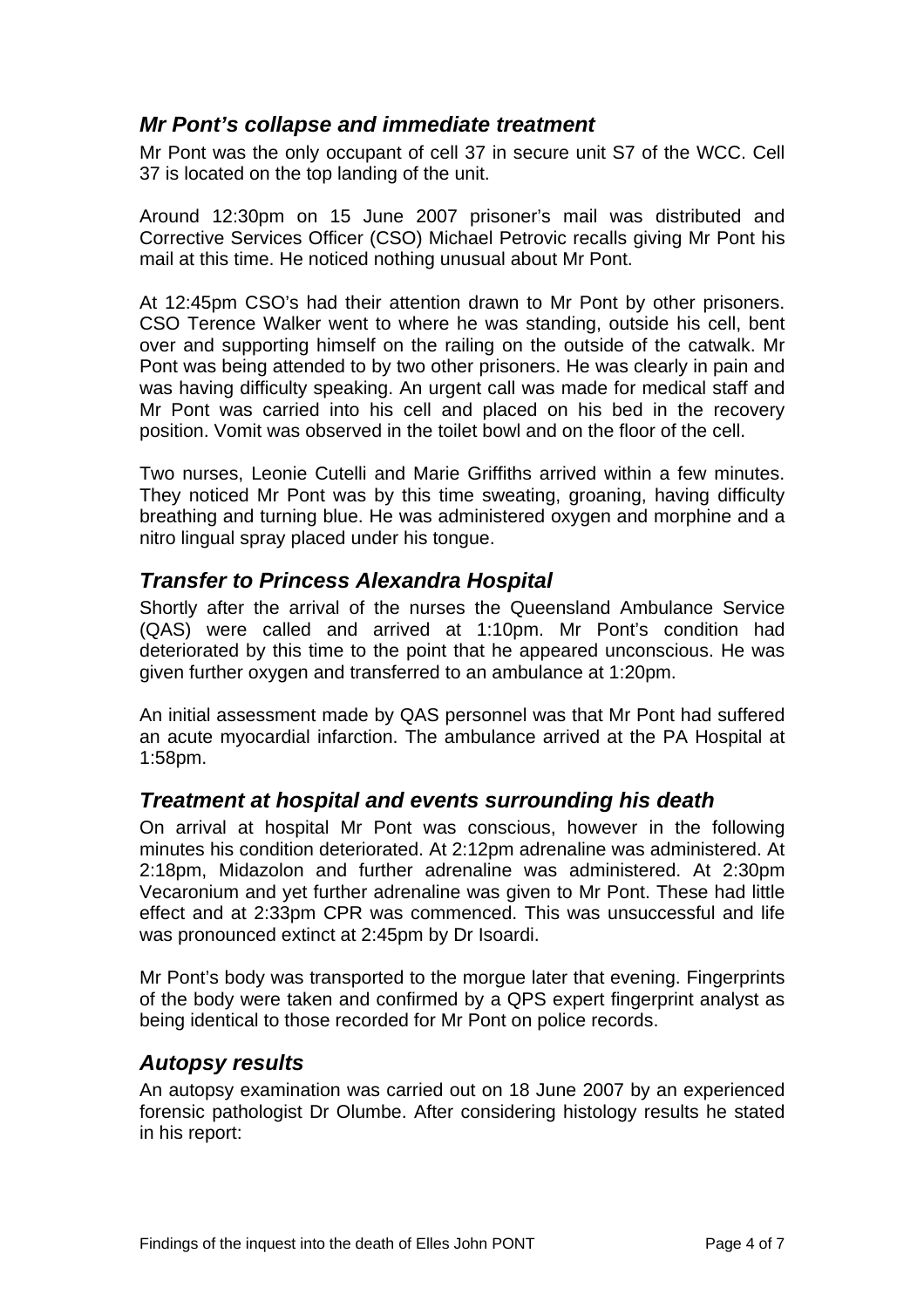<span id="page-6-0"></span>*Autopsy revealed acute myocardial infarction (death of heart muscle) of hours to days duration that is consequent to severe coronary atherosclerosis. There was also scarring of the heart muscle which is an indication of previous heart attack/s. These findings are sufficient to account for the sudden unexpected death.* 

During autopsy Dr Olumbe noted fractures to Mr Pont's ribs and breastbone as well as a tear to his spleen. In relation to this he states:

*The chest injuries including breastbone/rib fractures and a small collection of blood in the abdominal cavity due to a tear of the spleen and parenchymal lacerations of the liver are consequence to resuscitation efforts and in my opinion did not contribute to his death.* 

He concludes:

*There is no evidence of any other pre-existing natural disease which may have contributed to death*.

As a result Dr Olumbe issued a certificate listing the cause of death as:

1(a) Acute myocardial Infarct, *due to or as a consequence of,*

1(b) Coronary atherosclerosis

### *Investigation findings*

The search of Mr Pont's cell found a small quantity of blood smeared on the edge of the bed, however, Detective Sergeant Pascoe who conducted the search concluded there were no signs of a physical altercation.

No information was obtained from other prisoners that was inconsistent with Mr Pont having suffered anything other than a medical problem on 15 June 2007.

No signs of trauma were noted on the body of the deceased other than that which could be linked to medical treatment.

#### *Medication records*

The apparent failure to administer Mr Pont's medication in the last nine days of his life led to a suspicion this may have contributed to his death.

At the inquest the WCC nurse manager, Marie Griffiths explained the medication sheets found in Mr Pont's medical file would not have been the ones on which drugs given during the period in question would have been recorded. Rather, when another drug was added to the prisoner's ongoing drug order on 6 June, a new dose medication signing sheet would have been generated and kept in a folder containing the current sheets for all other prisoners. The superseded sheet would be filed in the prisoner's medical chart.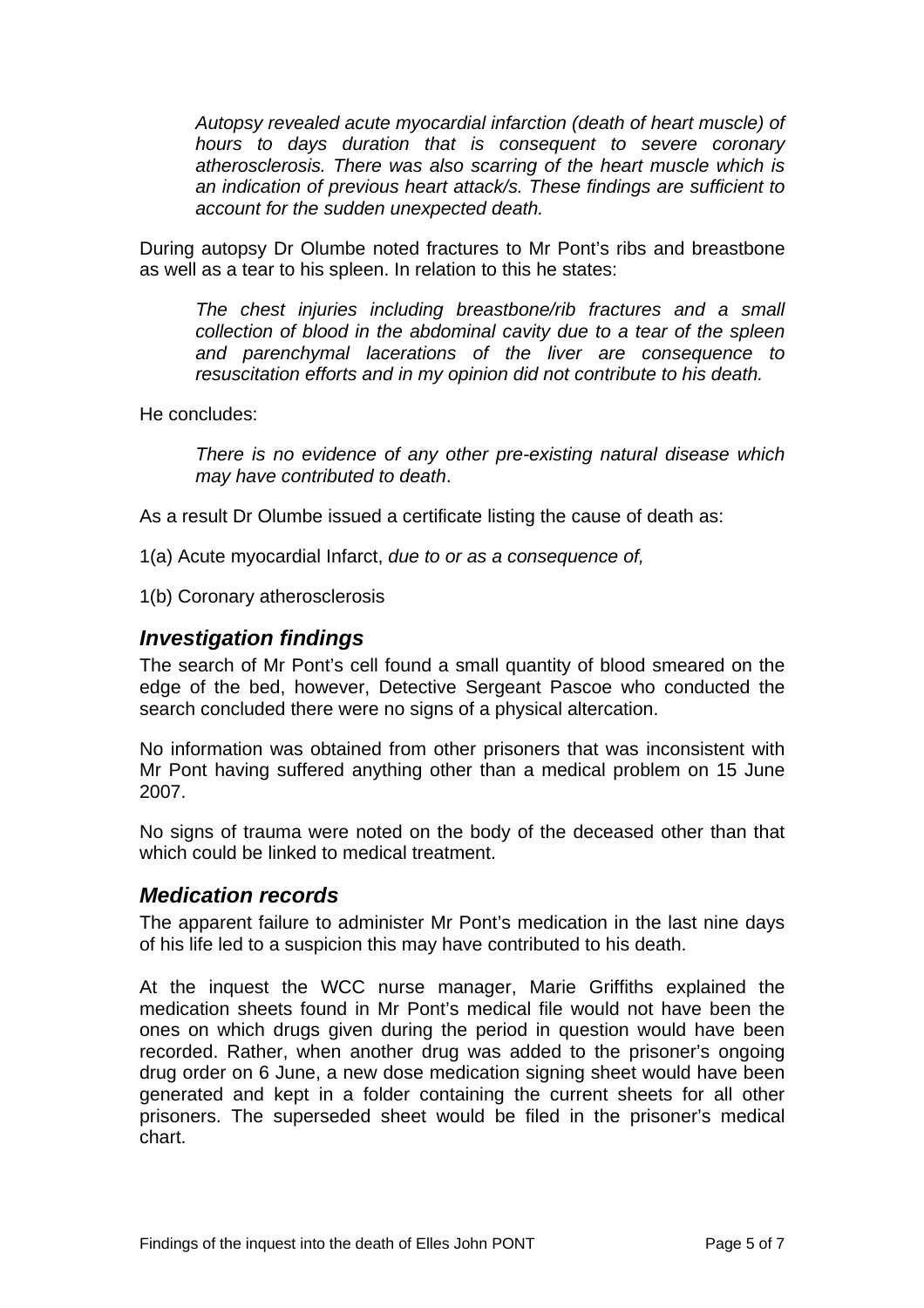<span id="page-7-0"></span>The new, current dose signing sheet should have been sent for filing after Mr Pont died. She speculated that Mr Pont's file may have been seized by intelligence officers prior to the sheet finding its way onto the file. Ms Griffith's explanation is plausible. I accept there was another medication sheet for Mr Pont being used at the time of his death and the absence of notations on the medication sheet in his medical file does not indicate he received no medication for the last nine days of his life.

A review of the toxicology results confirms this. It was clear the level of the cholesterol lowering agent Lipitor in Mr Pont's blood was indicative of recent ingestion and was at a level, in the view of Dr Griffin, the deputy director of the clinical forensic medicine unit, "appropriate for the usual dose". The level of salicylic acid, a by-product of aspirin, also pointed strongly to ongoing ingestion over the course of the days preceding Mr Pont's death, although it could not be said whether aspirin had been ingested on the morning of his death.

I am satisfied Pont continued to be provided with this prescribed medication in the days leading to his death. The extent of the forensic resources and investigation necessary to establish this very important issue highlights the importance of record keeping and the necessity for all documents relating to a deceased prisoner to be diligently collated as soon as possible after death.

## *Conclusions*

I find that after Mr Pont collapsed Corrective Services staff followed medical emergency protocols. An internal review of staff reaction to the situation was carried out at the direction of WCC management as a matter of course. I agree with their conclusions that staff acted quickly and appropriately to the emergency. Corrective Services staff and QAS paramedics did all within their power to provide assistance and resuscitation to Mr Pont. Treatment was carried out in an appropriately timely manner.

A comprehensive police investigation was conducted. It revealed Mr Pont passed away relatively suddenly after having suffered an acute myocardial infarction while standing near his cell.

The autopsy report of Dr Olumbe provides sufficient evidence to find that the death was sudden and unexpected. There is no suggestion therefore that medical staff at Capricornia or WCC should have conducted themselves any differently in their ongoing treatment of Mr Pont.

# *Findings required by s45*

I am required to find, as far as is possible, the medical cause of death, who the deceased person was and how, when, where he came by his death. As a result of considering all of the material contained in the exhibits, I am able to make the following findings in relation to the other aspects of the matter.

**Identity of the deceased** – The deceased person was Elles John Pont